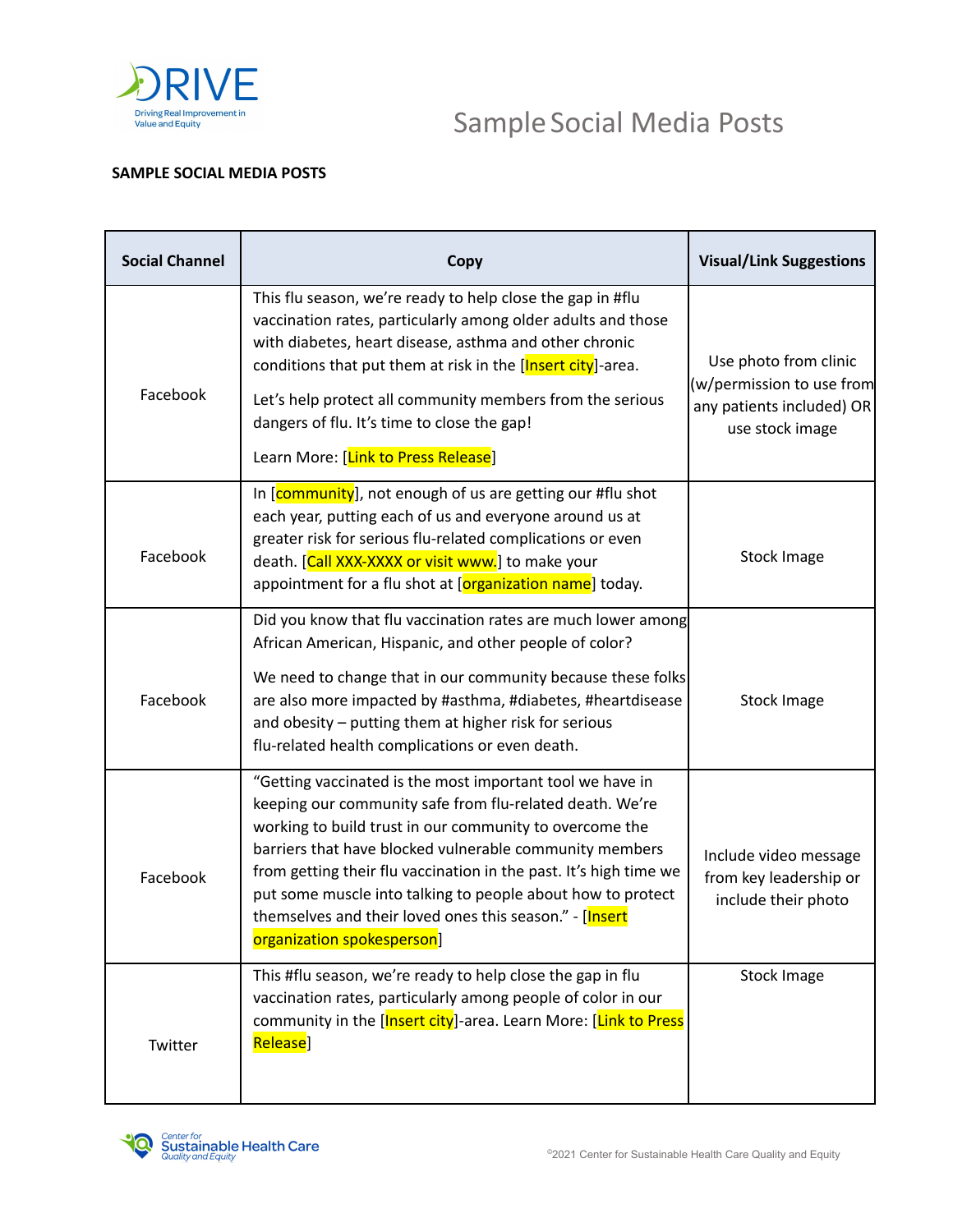

| Twitter | [Insert city]'s older residents live with chronic health<br>conditions and are at greater risk for flu-related death. We're<br>working to help boost #flu vaccinations for older people in our<br>community. They need it to protect their health. Learn More:<br>[Link to Press Release] | Potentially include older<br>patient from clinic<br>(w/permission)      |
|---------|-------------------------------------------------------------------------------------------------------------------------------------------------------------------------------------------------------------------------------------------------------------------------------------------|-------------------------------------------------------------------------|
| Twitter | #HeartDisease, #LungDisease, & #Diabetes put underserved,<br>older Americans at greater risk for serious #flu related<br>complications. Working closely with our communities can help<br>us overcome flu vaccination barriers across underserved<br>groups. [Link to Press Release]       | <b>Stock Image</b>                                                      |
| Twitter | Higher hospitalization rates for people of color may be due to<br>the higher rates of #obesity, #heartdisease, and #diabetes that<br>affect them. These diseases increase the risk of serious<br>flu-related complications, including death. Learn more: [Link]<br>to Press Release]      | <b>Stock Image</b>                                                      |
| Twitter | Have you had your #flu shot? It's not too late! [Contact<br>information - Call XXX-XXXX or visit www.] to make your<br>appointment at [Organization Name] today.                                                                                                                          | Stock image                                                             |
| Twitter | Think the #flu is like a bad cold? Think again. Get your flu shot<br>today to help protect yourself from hospitalization, loss of<br>independence, or even death. [Contact information - Call<br>XXX-XXXX or visit www.] to make your appointment at<br>[Organization Name] today.        | Stock image                                                             |
| Twitter | People of color don't get vaccinated against the #flu enough.<br>Learn why here: https://www.cdc.gov/flu/resource-<br>center/partners/disparities.htm #closethegap #fluvaccination                                                                                                        | Use infographic to<br>highlight barriers for<br>underserved populations |